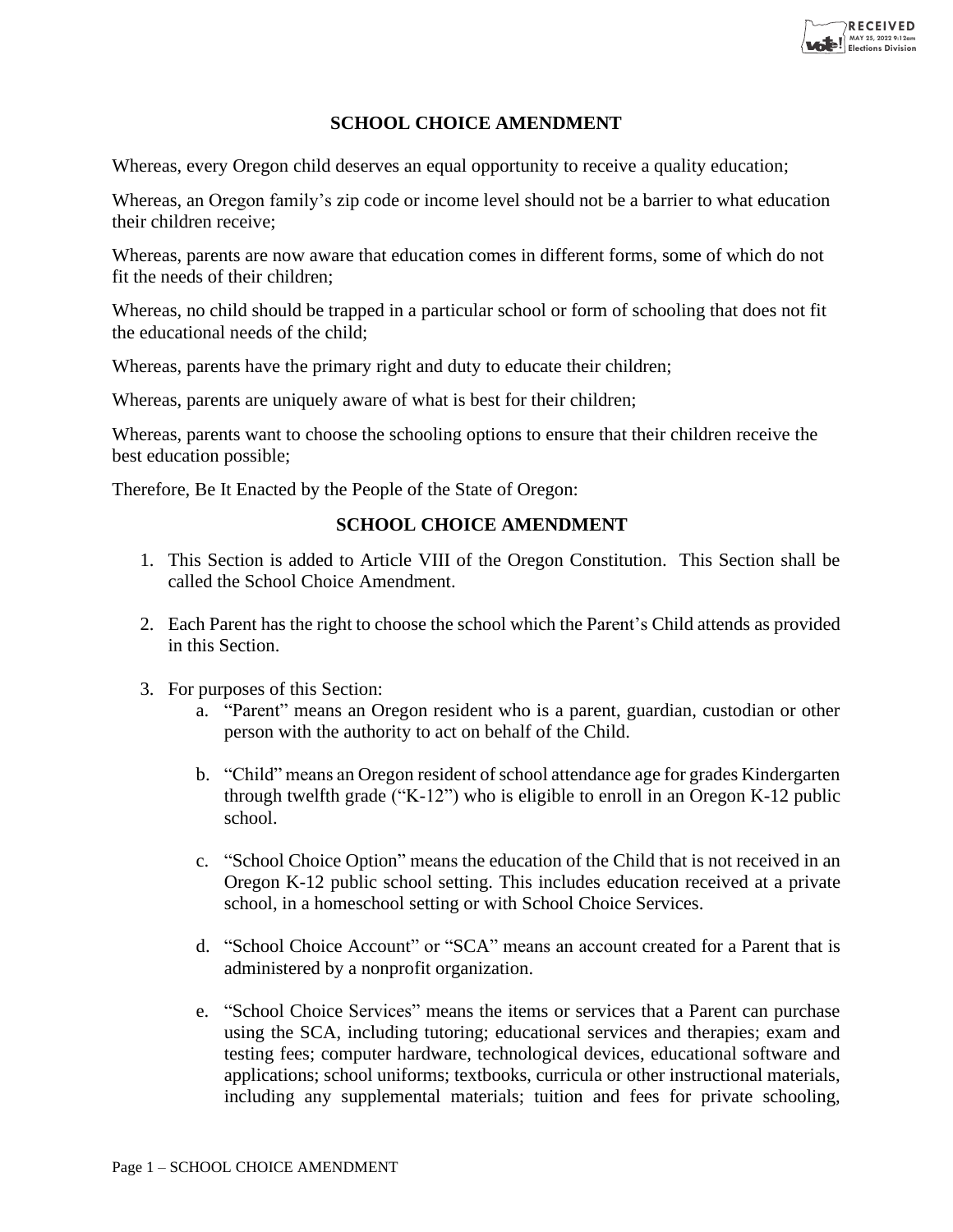homeschooling, nonpublic online learning programs, vocational, life-skills, career or technical schooling, dual-credit classes, and postsecondary institutions of higher education; fees for summer or specialized, after-school education programs; transportation fees paid to a fee-for-service transportation provider; and management fees for the SCA charged by the nonprofit organization administering the SCA.

- f. "School Year" means the time Oregon public school students receive education services during a twelve-month period. For funding calculation purposes, this includes any times that government funding is transferred during each twelvemonth period.
- g. "Eligibility Date" means the date that the Child will no longer be enrolled in an Oregon K-12 public school as attested to by the Parent in the Notice described in Section 5. In the years after the Parent first attests that the Child will no longer be enrolled in an Oregon K-12 public school, and provided the Child remains unenrolled in an Oregon K-12 public school, the eligibility date means the date that is the first day of the school year for the school district in which the Child resides.
- h. "Basic School Support Funding Amount" means for each School Year, from the funding appropriated by the Legislative Assembly for schools, the greater of (i) \$9,500; or (ii) the average amount per public school student of the state school fund formula revenue for distribution to school districts and education service districts.
- i. "School Choice Funds" means Eighty Percent (80%) of the Basic School Support Funding Amount.
- 4. As a method of voluntary school choice, a Parent has the right to choose the School Choice Option with funding in a School Choice Account for the Parent's Child.
- 5. A Parent who chooses the School Choice Option with funding in a School Choice Account shall be entitled to receive School Choice Funds provided the Child is not enrolled in and attending an Oregon K-12 public school.
	- a. To elect to receive a School Choice Account, a Parent shall notify the state agency overseeing education (the "Agency") at any of its offices, by the Parent's choice of hand delivery, postal first-class mail, email or similar method. The notice shall inform the Agency (i) the Parent intends to opt-out of their assigned public school and receive a School Choice Account; (ii) the Child's name and the Eligibility Date; and (iii) the name and address of the nonprofit organization chosen by the Parent to administer the School Choice Account (the "Notice").
	- b. For a Parent eligible to receive School Choice Funds, a Parent's election to receive funding in a School Choice Account on behalf of the Child shall automatically renew each year through the year the Child completes high school unless earlier terminated by written notice of termination to the Agency from the Parent. The